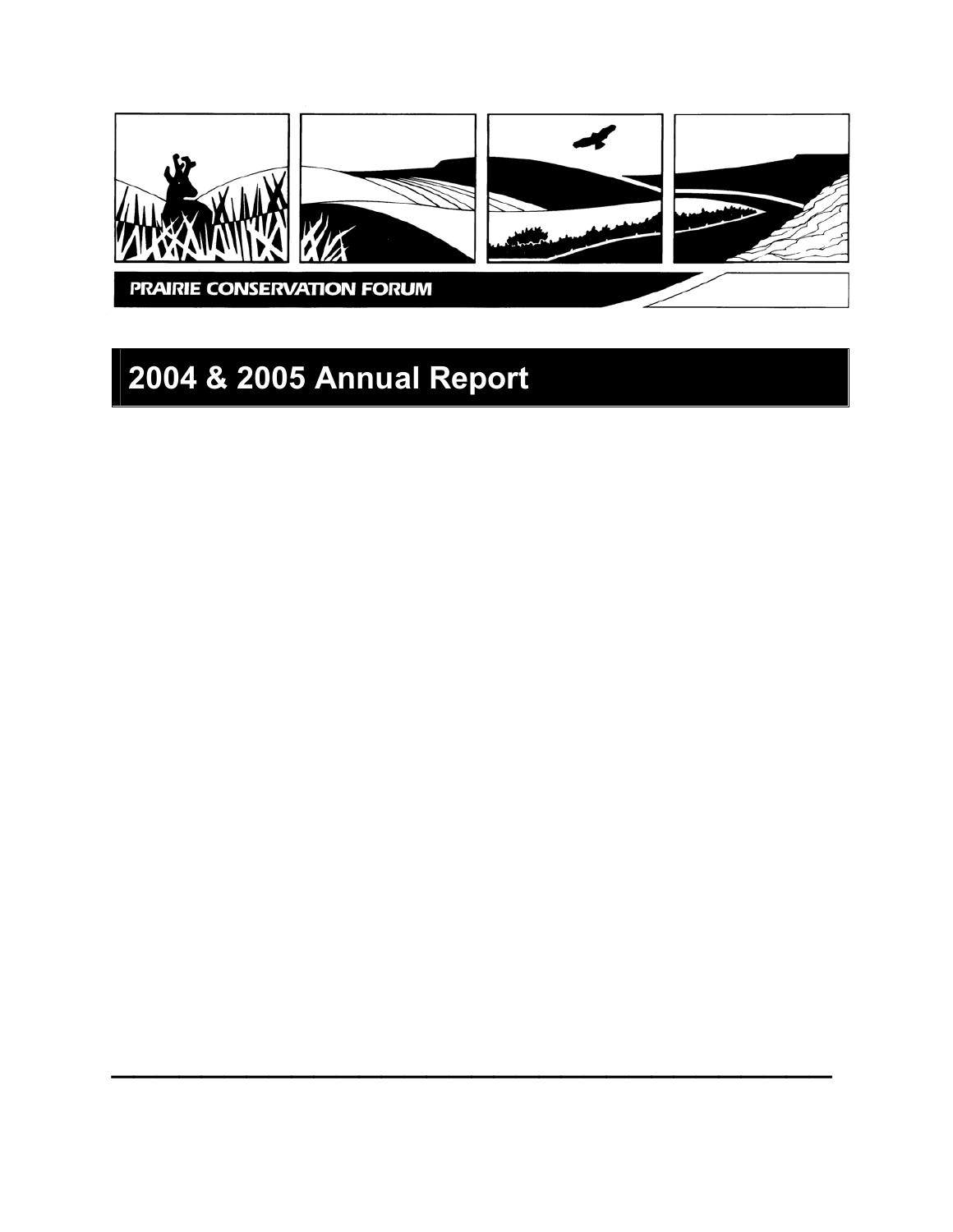#### **ISBN No.: 978-0-7785-5474-5 (Printed) ISBN No.: 978-0-7785-5474-2**

February 2007

For more information about the Prairie Conservation Forum, contact:

Cheryl Dash Secretary, Prairie Conservation Forum c/o Alberta Environment Southern Region 2<sup>nd</sup> Floor, Provincial Building  $200 - 5$ <sup>th</sup> Avenue South LETHBRIDGE, Alberta T1J 4L1

Tel: (403) 381-5562 Fax: (403) 382-4428 E-mail: Cheryl.Dash@gov.ab.ca

http://www.albertapcf.ab.ca/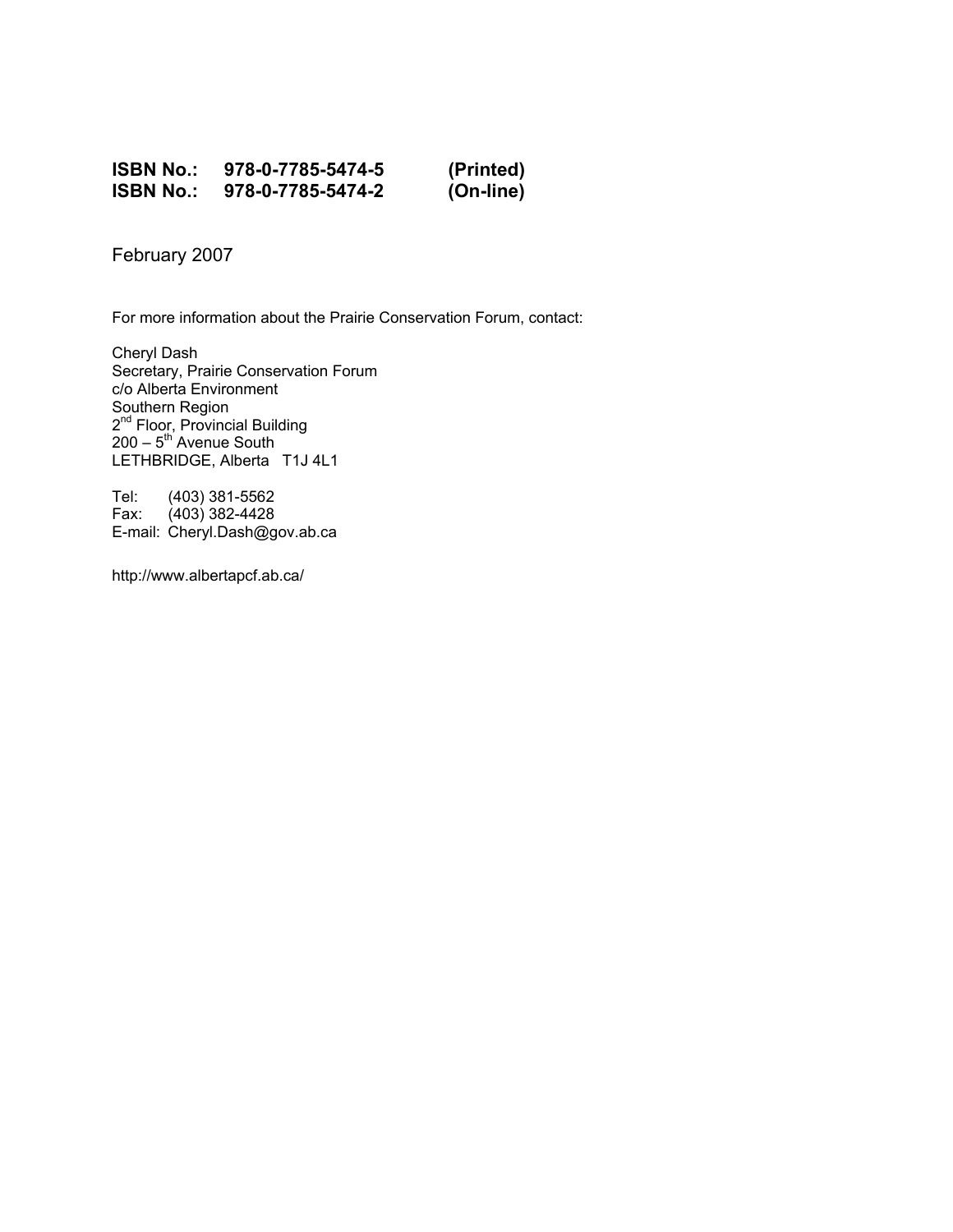# **Table of Contents**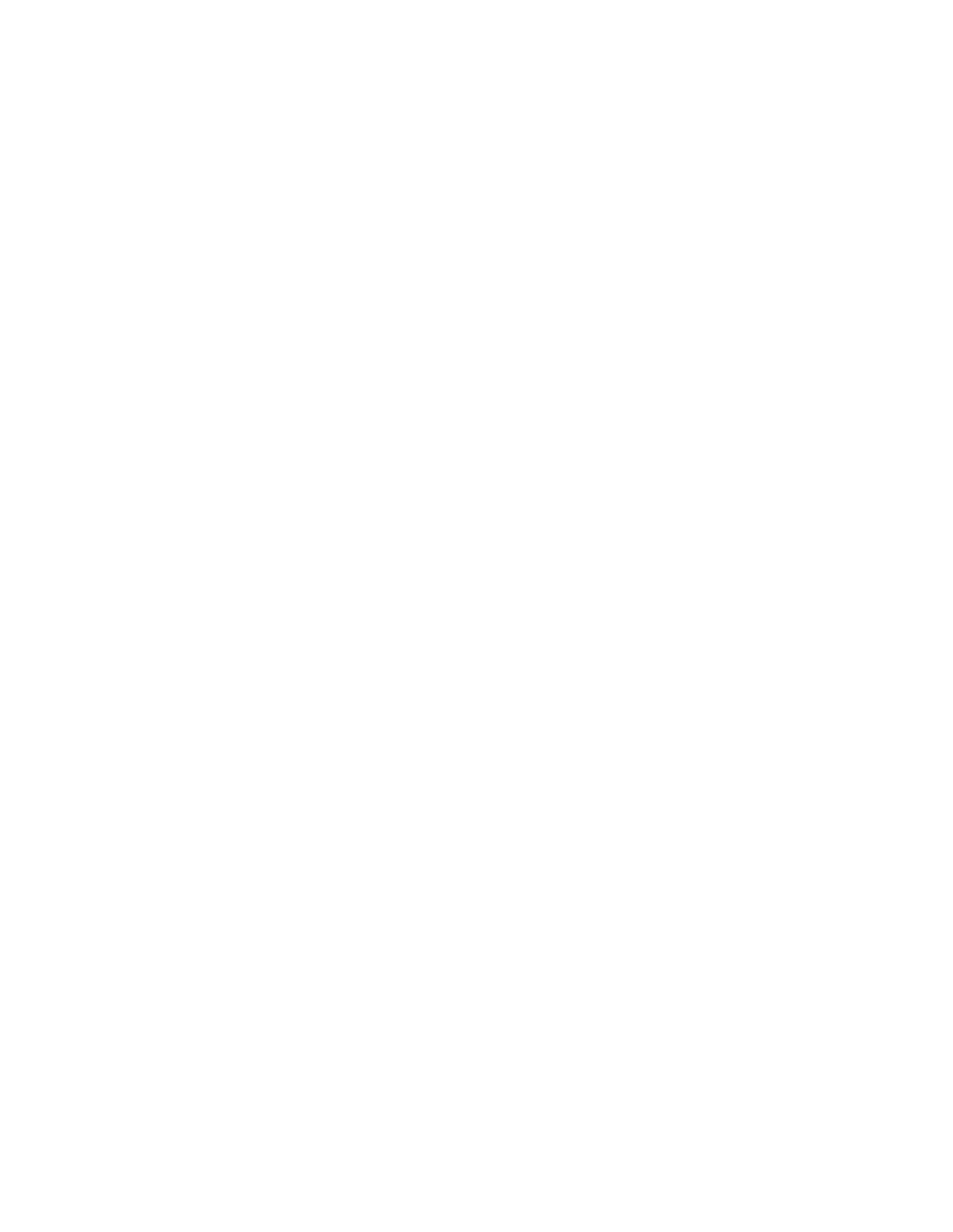# **Chairman's Report 2004**

Each spring at about 2:00 a.m. my daily ritual begins. I crawl out of my warm bed, gather myself and my gear and head off in the dark at what seems to be an endless journey until I arrive at my destination - the open, untouched native prairie landscape. When the eastern sky brightens, the 'dawn chorus' begins. As each individual bird species' songs ring out, animals speak in the distance and invertebrates exhibit their bellowing moans and calls, a wonderful symphony projects across the landscape. Their background exhibits a pallet of brilliant colors, scents and a sea of grass to create a unique, always evolving portrait. One morning, storm clouds blocked the sunrise and the "theatre" was quiet; only the distant wind and a few cows could be heard. I sat on the tailgate of the truck and paused to reflect on this silence and dull sky, knowing that the loss of these sounds can indicate to us the condition of the prairies and the beauty that could disappear. A familiar sound brought me back to reality - the 'dancers of the dawn' as I call them – sharp tailed grouse pounding out their mating ritual, not all has been lost!

As I reflect on my year as chairman, I'm proud to hear the sounds (voices) of each PCF member organization at our meetings speaking of their achievements and their contributions for prairie conservation. My year began and ended in Okotoks on very cold (-28 to  $-32^{\circ}$ C) winter days. I'll always remember my final day as chairman seeing Dean Nernberg wrapped so tightly in his blanket that I wondered when he'd ever emerge.

Our June meeting to Drumheller and tour of the Rumsey Natural area began a string of discussions regarding the Coalbed Methane activities occurring. Three ministers (ASRD, ACD and AE) received an information letter on the PCF's concerns regarding this industry and particularly the natural area. Without Cheryl Bradley's lead and ongoing updates on the progress, attention to this area may have continued in the path that was already created.

We ventured to Nanton in September and toured the surrounding foothills visiting the Stavely Research station (range management), the Rocking P Ranch (pipeline reclamation) and having a wonderful home cooked dinner with presentations by the Miistakis Institute for the Rockies (country residential) and a University of Calgary student (integrated resource management partnerships). The steering committee asked all members to invite a guest to participate at this meeting and it was wonderful to see several new faces.

Throughout the year committee members continued development of the educational strategy, reviewed the next PCF occasional paper "State of Southern Alberta's Water" (to be completed in 2005), ongoing mapping (GVI) of the prairie grasslands and proudly wore their rough fescue pins.

I continued to promote our member organizations through Vern McNeely's initiative of the member profiles (Community Development- Parks and Protected Areas, Operation Grassland Community and Alberta Environmentally Sustainable Agriculture) and personally initiated and encouraged members to sponsor coffee breaks and field trips at each meeting. Another first for PCF was my chairman's holiday greetings and meeting reminder sent to all members. I also stirred up the ongoing idea of obtaining a paid staff person to keep PCF focused and moving forward. The discussions may continue to our new chairman.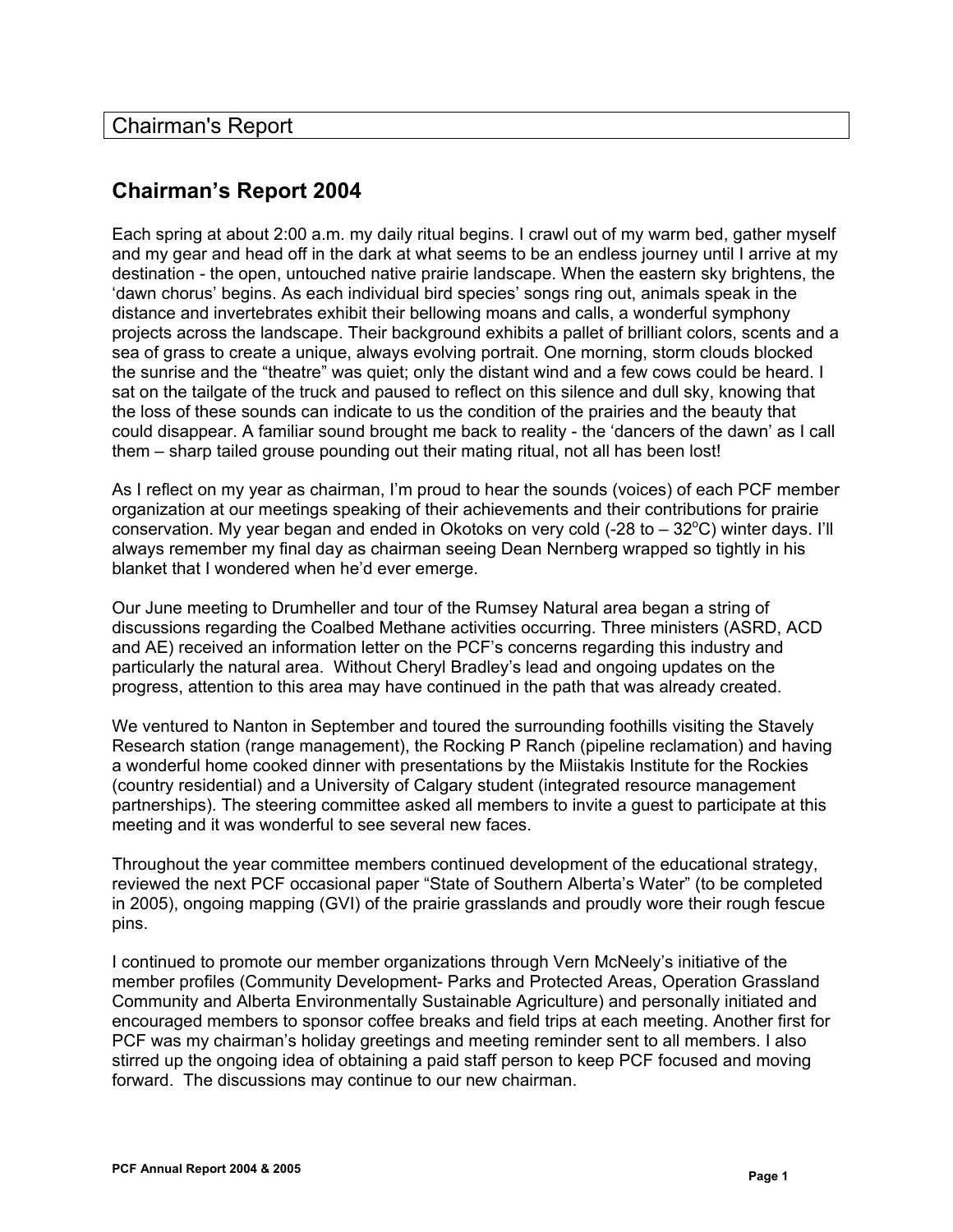I look forward to continuing as a steering committee member and participating in the development of the next PCAP and educational strategy. My sincere THANKS to all our presenters, guests, members and especially our secretariat- Ian Dyson and scribe/advisor/coordinator/mentor- Cheryl Dash for their thoughts and direction in keeping the PCF strong.

To read about the prairies is no substitute for experiencing them first hand! The remoteness and solitude of this landscape will allow all your senses to be awakened. This too happens when you serve as chairman. Thanks for a great year; it's a pleasure and privilege to be a member of the Alberta Prairie Conservation Forum.

Cheers! Linda Cerney PCF Chairperson (2004)

# **Chairman's Report 2005**

The year 2005 has been a great year for native grass with record or near record rainfall in most of the prairie and parkland. This led to the cancellation of our summer tour in June but resulted in a tremendous turn around from the drought years of 2000-2002. Of course the flooding on many of our watercourses was very significant too. In a rather unusual turn of events we experienced high water on up to three different occasions on many of our streams and rivers.

The Prairie Conservation Forum kicked off the year with a January meeting in Okotoks that was well attended despite a cold winter day. We heard reports from the Grassland Vegetation Inventory GVI Committee presented by Livio Fent, PERC, Dean Nernberg, and the Provincial Grass Education Strategy Committee, Laura Roberts. We also struck a new committee to review and update our five- year plan called the Prairie Conservation Action Plan PCAP. At this time our previous plan (PCAP: 2001-2005) has now been revised and updated to provide a new, practical, five-year strategy that addresses both existing and new prairie conservation challenges.At our January 13, 2006 meeting in Okotoks, members will be asked to endorse the fine work of our committee.

Our fall meeting was held in Pincher Creek in September and highlights included committee updates and presentations on wind power, natural capital, the new PCAP, GVI, which has now developed to where it has acquired some of the base line mapping and databases in a trial area, and a new concept on environmental governance, presented by Ian Dyson. One of the best parts of our meetings is the member profiles and member updates.

I would like to say a special thanks to Linda Cerney, Ian Dyson, Louella Cronkhite, and Cheryl Dash for stepping in to organize and run the September meeting when family illness dictated my priorities. I would also like to thank the members of the steering committee, the PCF committees and Cheryl Dash for the support and hard work they have provided the PCF this past year.

As we look ahead to the coming five-year period 2006-2010 and beyond, we anticipate that increasing pressure will be placed on our provincial grasslands. Alberta's economy and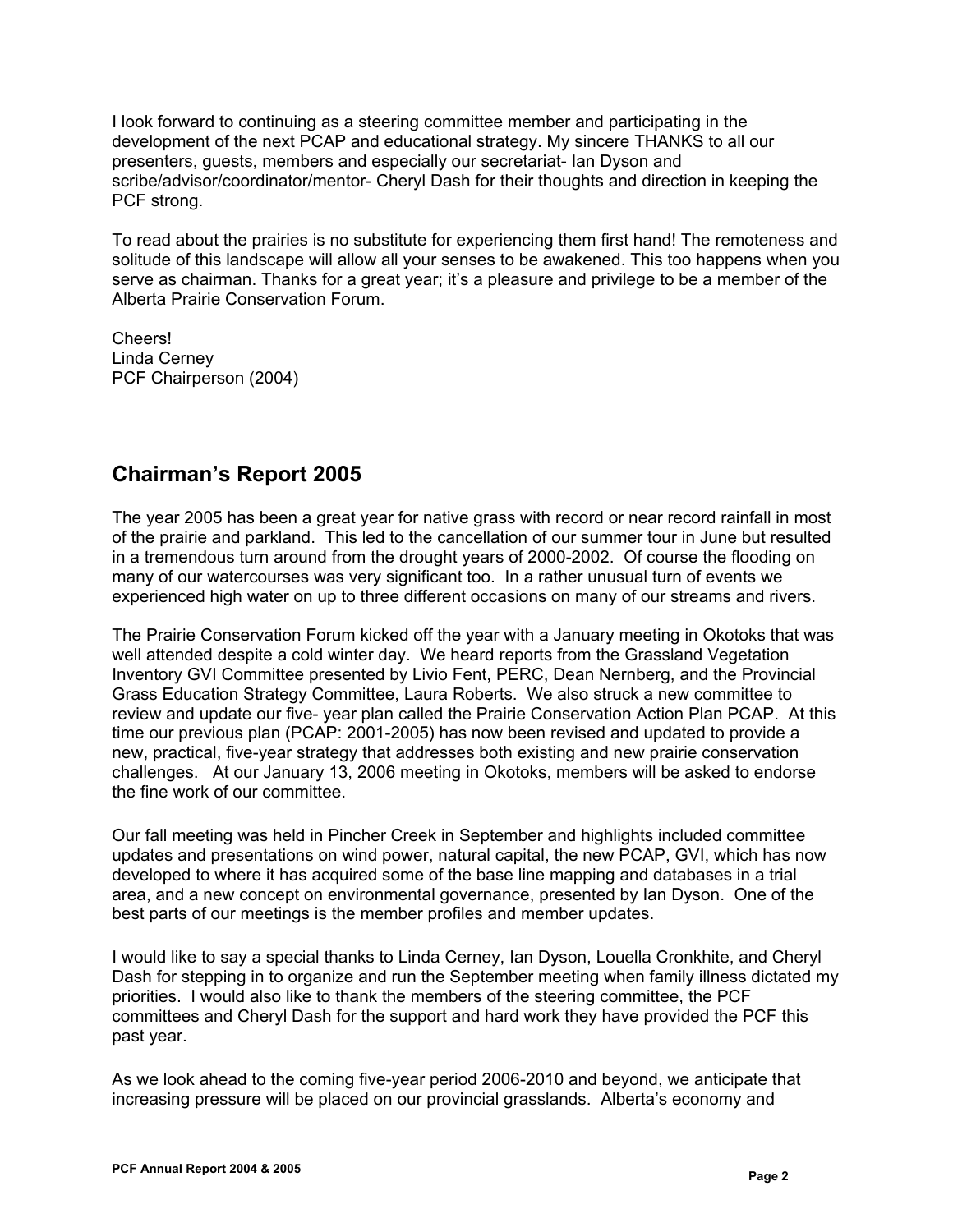population are growing rapidly, spurred along by a strong demand for energy and other natural resources and various goods and services. Conventional oil and gas development is occurring at record levels. The pressing demand for energy is causing both industry and governments to more seriously consider wind power and coal bed methane as alternative energy sources. Alberta's natural landscapes also need to accommodate a growing demand for wide-ranging recreational opportunities.

While the agricultural sector has been under considerable pressure during the past several years, the ranching industry continues to rely heavily on native rangelands. The demand for additional farmland, and the intensified use of existing farmland continues – partially driven by irrigation expansion projects and growing markets for specialty crops. As well, the seemingly relentless conversion of farmland to accommodate new housing sub-divisions and acreages (many of which are in close proximity to major urban centers, especially Calgary and Edmonton) has the effect of shrinking our productive agricultural land base.

In response to an increasing social awareness of land use change, new concepts are being discussed in relation to land development – development that has regard for valued natural assets. One of the most interesting concepts that has recently emerged in Alberta is that of "natural capital". While recognizing that economic growth, a strong economy and low unemployment rates are favoured by a majority of Albertans, other important considerations, i.e., natural capital, are gaining attention. Among other things, natural capital includes the habitat needed by fish and wildlife species, functioning riparian systems that allow us to maintain water quality, and the maintenance of working landscapes that are rich in biodiversity, and which afford quality recreational and leisure time experiences. We must learn to better manage our natural capital to balance the social, economic and environmental priorities of Albertans.

This is a short summary of a great year for the PCF and a look at what lies ahead. It was a privilege to have served the PCF this year.

Brian Laing, P.Ag. PCF Chairperson (2005)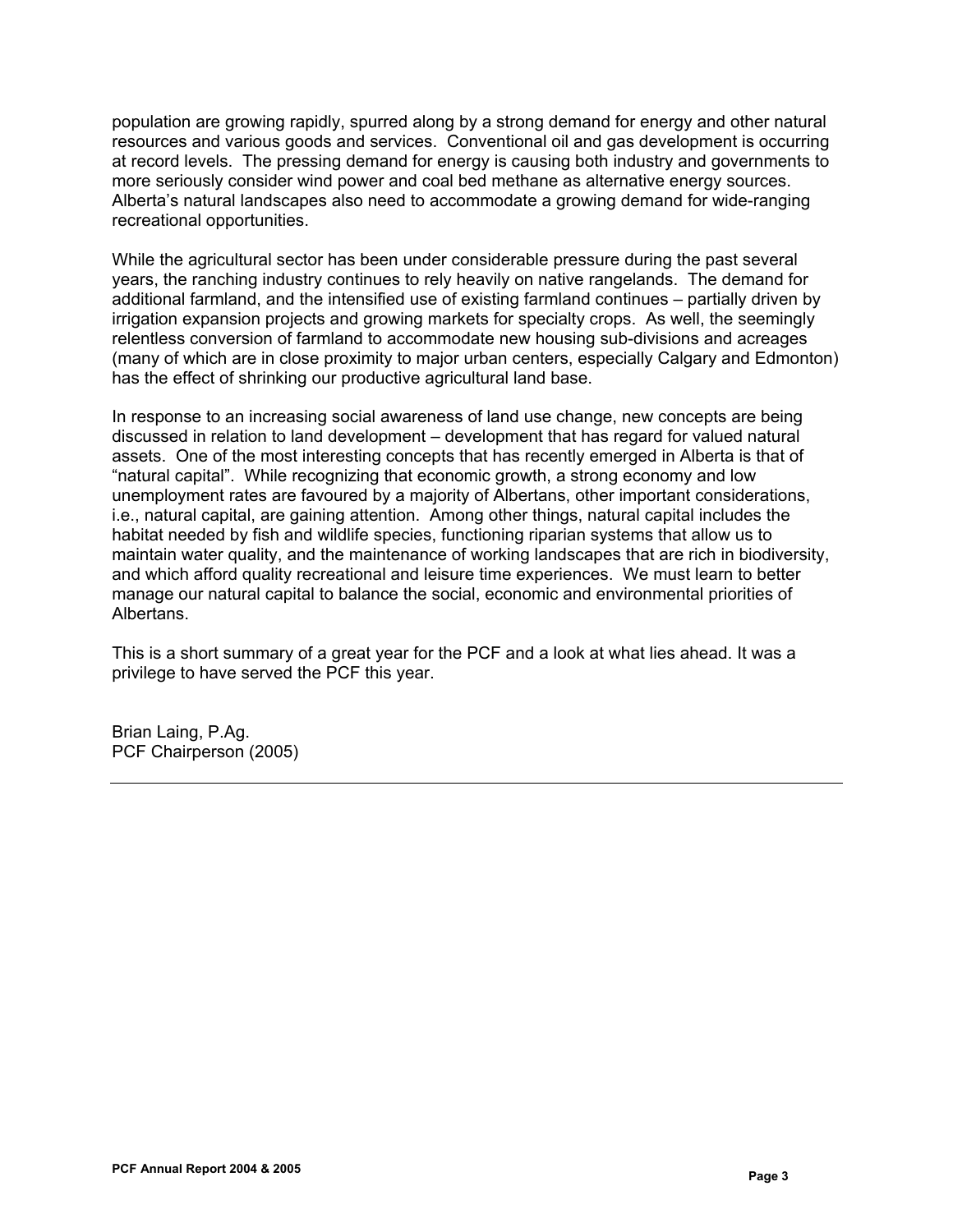### Summary of Meetings

The Prairie Conservation Forum (PCF) typically meets three times each year, holding meetings in the winter, spring, and fall at different venues throughout prairie and parkland Alberta. Each meeting provides an opportunity for members to share information and discuss a wide range of prairie conservation issues. Topical updates are provided on environmental initiatives, planning projects, environmental legislation, member organization activities, emerging issues, and other themes. A field trip is usually held in conjunction with the spring and fall meetings. The PCF's executive committee (known as PCF Steering Committee) meets in advance of each scheduled Forum meeting to develop a meeting agenda, conduct PCF business, ensure necessary followup from the previous PCF meeting have been completed, and prepare recommendations for consideration by the PCF.

The PCF held six meetings in the two-year period from January 2004 to December 2005. Highlights from these meetings are as follows.

# **Okotoks, January 2004**

The Native Prairie Inventory Work Committee provided an update on their project identifying the next steps. Key components include: completing an upgrade of the inventory with more stringent recommendations, develop a business case for Sustainable Resource Development Executive, identify further areas of research, and provide costing and see if there is a connection with the Provincial Water Strategy.

The Provincial Grass Education Committee is looking at developing a strategy to continue general public awareness and education on the newly designated rough fescue grass and the importance of the grassland ecosystem. They plan to develop a strategy for members to review sometime this year.

The Prairie Ecological Research Committee (PERC) provided an update on their progress towards designing and developing a searchable database created from information provided by Forum members. University students have been hired to start populating the website with the information.

Cheryl Arkison from Climate Change Central gave an introduction to carbon credits and an overview of research on Climate Change. Morgan Stromsmoe of Ducks Unlimited Canada presented on projects within prairie and parkland Alberta.

Elections for PCF Chair for 2004 were held. Linda Cerney (Alberta Conservation Association) was elected as the new Chair for the 2004/2005 PCF.

# **Drumheller, June 2004**

Day one of the June 2004 meeting consisted of a half-day tour of the Rumsey Ecological Reserve and Natural Area. Felix Gebbink with Alberta Sustainable Resource Development (Red Deer) served as tour guide and site expert. Discussions focused around reclamation and industrial use within the reserve.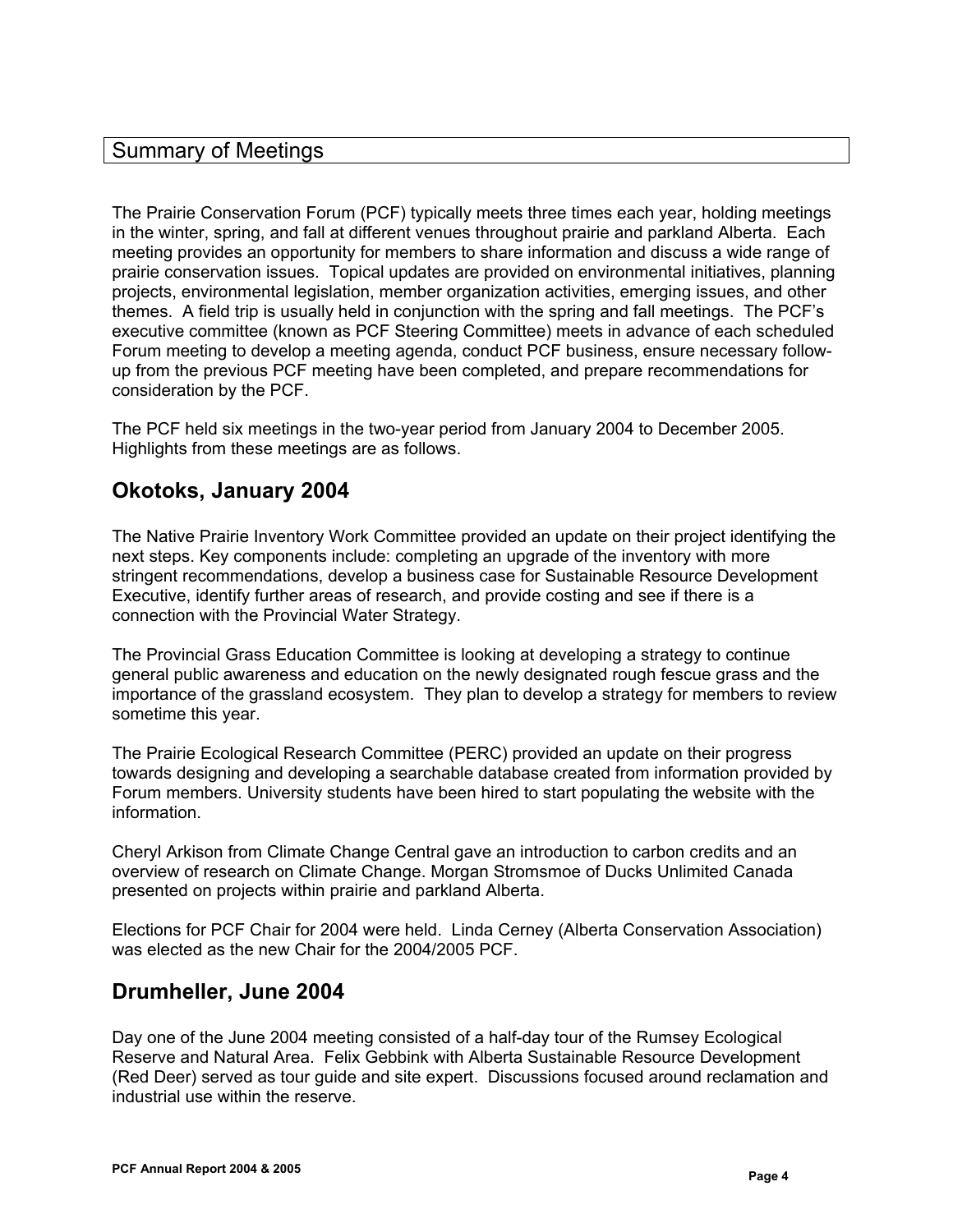The Grassland Inventory Committee provided an update on their partnership with Sustainable Resource Development. A pilot project is planned to ensure various grassland details are capable of being detected and inventoried (including wetland components, using the Stuard and Kantrud wetland classification system).

Livio Fent provided a presentation on research completed previously regarding brush encroachment into native grasslands in the Rumsey and Handhills ecological reserve areas.

Tara Banks provided a draft of the 2002/2003 Annual Report to the group for review.

# **Nanton, September 2004**

Day one of the September 2004 meeting included a half-day tour of the Stavely Research Station and a Winter Grazing/Pipeline Disturbance site on the Rocking 'P' Ranch. Grazing strategies, soil composition, range management assessments, reclamation and plant identification were some of the key topics covered. Walter Willms, John Dormaar, Peggy Desserud, Varge Craig and Alberta Middleton shared their knowledge and expertise with the group.

After the field tour, members of the committee gathered at the Longview Community Hall for dinner and a presentation by the Miistakis Institute for the Rockies. Danah Duke and Mike Quinn provided a presentation on Foothills Country Residential Development/Research and Integrated Resource Management Partnership Projects.

The official rough fescue pin was distributed to all members and guests in attendance on day two.

The Grassland Vegetation Inventory (GVI) Committee provided an update on the development of a working group set up to establish initial parameters for the database and hierarchy for the project.

Laura Roberts provided a DRAFT education plan and asked for comments by the PCF members.

Dean Nernberg provided an update on the PERC website and requested assistance with this project from a PCF member.

# **Okotoks, January 2005**

The Grassland Vegetation Inventory (GVI) committee reported that considerable progress has been made toward developing a working team and strategies for the project. The inventory will be based on landscape models and will focus on change analysis.

Laura Roberts provided an update on the PCF Education Committee and requested the input and involvement from all PCF members, stressing the importance of promoting native prairie.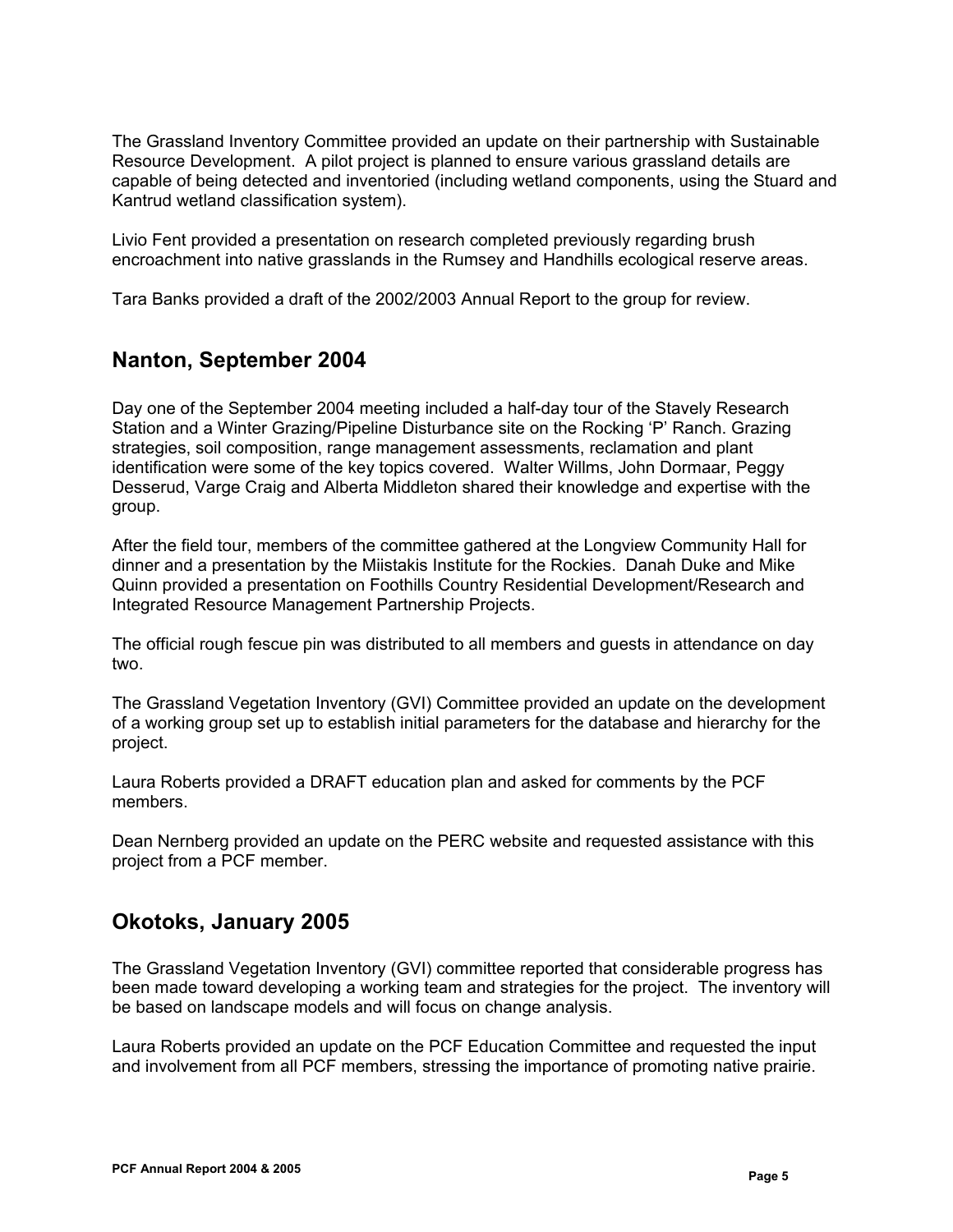Dean Nernberg provided an update on the PERC website and the desire to continue developing the searchable database for this project. He requested assistance with this project from a PCF member.

Livio Fent, Alberta Sustainable Resource Development (SRD) provided a presentation on Internet Mapping Framework. The presentation will be posted on the Members Only site.

The 2005/2006 DRAFT work plan was presented to members and briefly discussed

Brian Laing (Alberta Sustainable Resource Development) was elected as the new Chair for the 2005/2006 PCF.

# **Brooks, June 2005**

A tour of the Antelope Creek Ranch was schedule for day one; however it was cancelled due to inclement weather.

Livio Fent provided an update on the Grassland Vegetation Inventory (GVI). Livio described the 2-tiered process for implementation of the GVI - Technical and Administrative. The Technical component has been completed and a specifications document is available for viewing. Funding for the base structure is in place with a 3-day workshop scheduled in the near future. Livio will be following up with all interested parties.

Livio also indicated that the GVI would be applying to the Canadian Association of Petroleum Producers (CAPP) for potential funding.

Laura Roberts provided an update on the PCF Education Committee. Laura indicated that information on the draft work plan and draft presentation is available on the PCF member's only page. She requests that members view the website and contact her if they are interested in participating in this strategy.

Dean Nernberg provided updates on PERC. Dean reported that he will likely be moving to Ottawa, and also indicated that Environment Canada will be going through some staff changes.

Cam Lockerbie prepared an article for inclusion in the Centennial times newsletter and website; to promote the PCF and the importance of native grassland to Alberta during Alberta's centennial year. Cam also looked into the possibility of creating an Alberta Native Prairie Awareness Week, however, unlike in Saskatchewan, the Government of Alberta does not announce special interest weeks. Municipalities, however, can nominate a week; this of course would be smaller in scale.

The 5<sup>th</sup> occasional paper is titled "Southern Alberta's Watersheds: An Overview". Copies of the front cover were distributed to the members for comments.

Members of the Southern Alberta Water Supply Project (SAWSP), and Special Areas, provided an overview of the water project. Lunch for PCF members was supplied by SAWSP.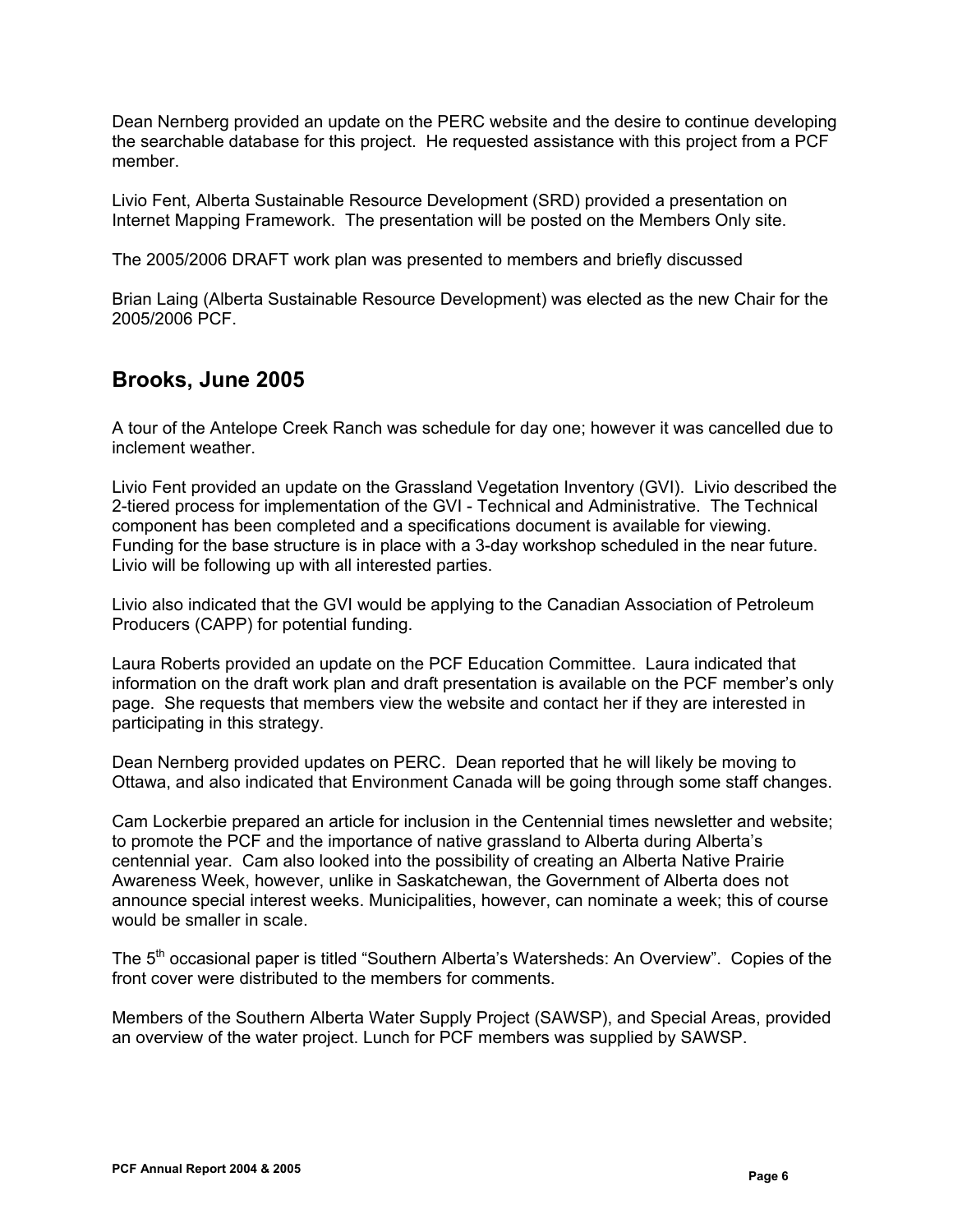### **Pincher Creek, September 2005**

Day one of the September 2005 meeting consisted of regular business. Day 2 included a halfday tour of the Castle River Wind Farm, Waterton Front Range, and a tour of the Oldman Dam hydroelectric plant. Jason Edworthy of Vision Quest, Dana Blouin/Kim Pearson of Nature Conservancy of Canada, Piet Osterlee of Alberta Environment and Cliff Thesen of Alberta Community Development provided technical and site expertise during the tour.

Livio Fent provided an update on the Grassland Vegetation Inventory. Livio reported that standards for the inventory and basic GIS data from the pilots were available. The GVI core inventory area has been defined, and consists of 25 townships in the Southeast corner of Alberta.

Partnerships with the Canadian Association of Petroleum Producers and NAWMP are in the developing stages. Livio will continue talking to organizations and establishing a funding model.

Peggy Desserud provided the update for the Education Strategy. Dana Blouin is the new coordinator for the committee.

Olaf Jensen provided an update for PERC. He expressed concern as to whether or not PERC is still relevant. He also questioned how useful the website is, and how often it was visited.

Ian Dyson gave a presentation outlining a conceptual approach to environmental management that would represent a significant shift and alignment from the current governance approach.

Sam Wirzba and Cliff Wallis chaired a two-hour workshop to review the current draft of the PCAP.

Barry Worbets, Senior Fellow of the Canada West Foundation (CWF) provided a presentation on the CWF Natural Capital Initiative.

Jason Edworthy of Vision Quest and Darren Britton of Alberta Sustainable Resource Development made presentations on wind energy.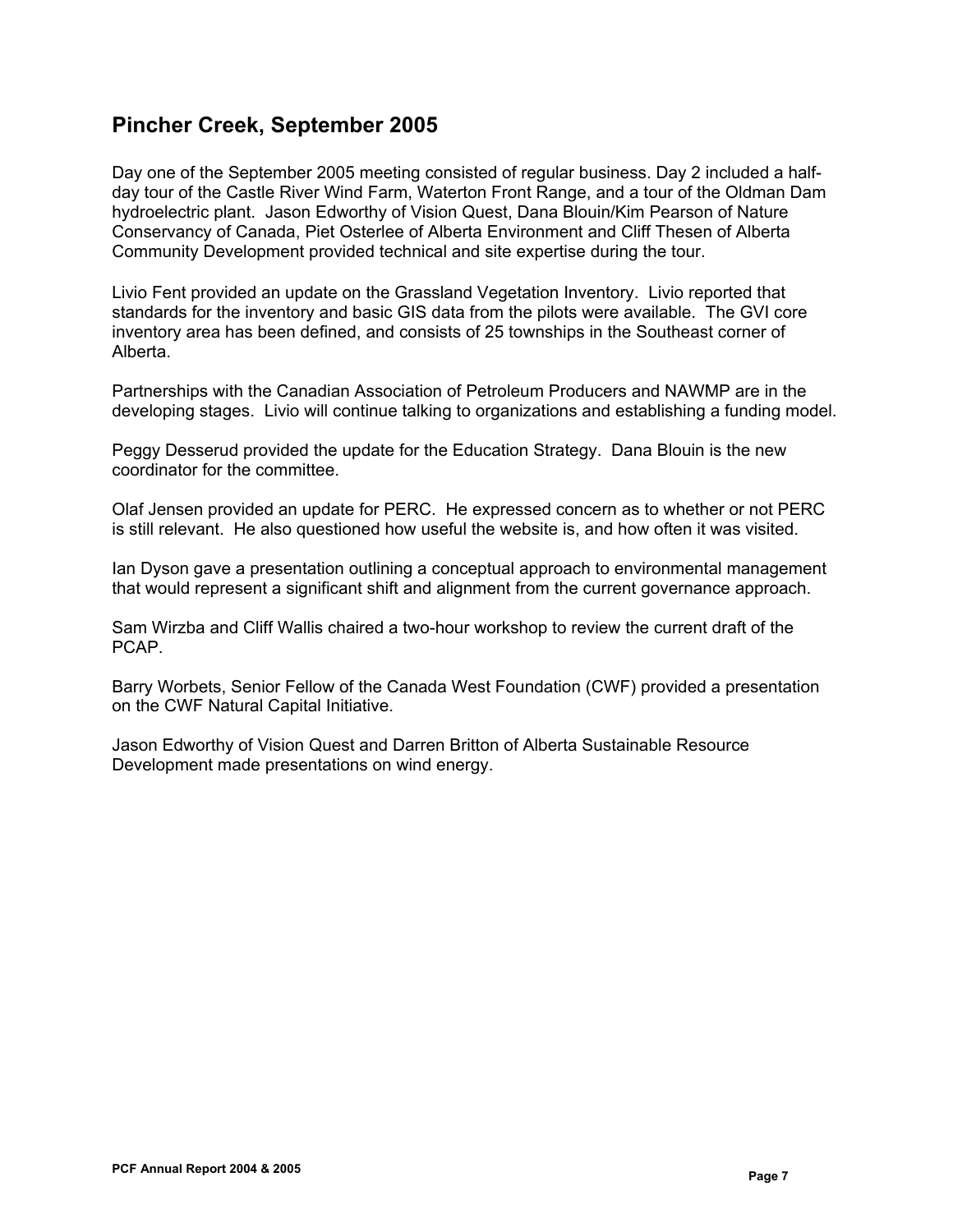# **PCF Work Groups 2004 – 2005**

#### **PCF Education Committee**

Contributed heavily towards writing the Education component (Goal 3) of the new 2006-2010 PCAP. Created an updated PCF Education Committee strategy and work plan.

Worked on a new general PCF Power-Point presentation, to promote the PCF to: other agencies, government departments, municipalities, NGOs, industry, agricultural sector, environmental groups, etc.

Developed a speaker series list in which members could identify areas of expertise if requests for presentations came up. This list is associated with the education strategy.

#### **Grassland Vegetation Inventory**

GVI continued to progress throughout 2004/05 and gained substantial support by all PCF members and organizations. Pilot areas were identified, methodology refined and funding sources were continuing to be identified.

#### **Prairie Ecology Research Committee (PERC)**

PERC has made some significant steps in development over the past couple of years. A database and website have been developed and undergone initial testing by PCF Members. The relevance and further updates to this site will be up for discussion at future meetings.

#### **Prairie Conservation Course**

This course exposes students to a broad range of native prairie topics. Further information on the course can be obtained at the following website: http://www.albertapcf.ab.ca/courseoutline.htm

#### **Prairie Conservation Action Plan – 2006-2010**

During the latter part of the 2005 operational year it became clear that the PCF was in need of revisiting the PCAP. A small team of members was pulled together and work began. The majority of work and product completion will occur in 2006.

#### **Other Activities**

The following activities were undertaken during the 2004 - 2005 period and are worthy of mention:

#### Website Additions:

Significant additions and enhancements were again made to the PCF's website. In particular, the web site now contains the following: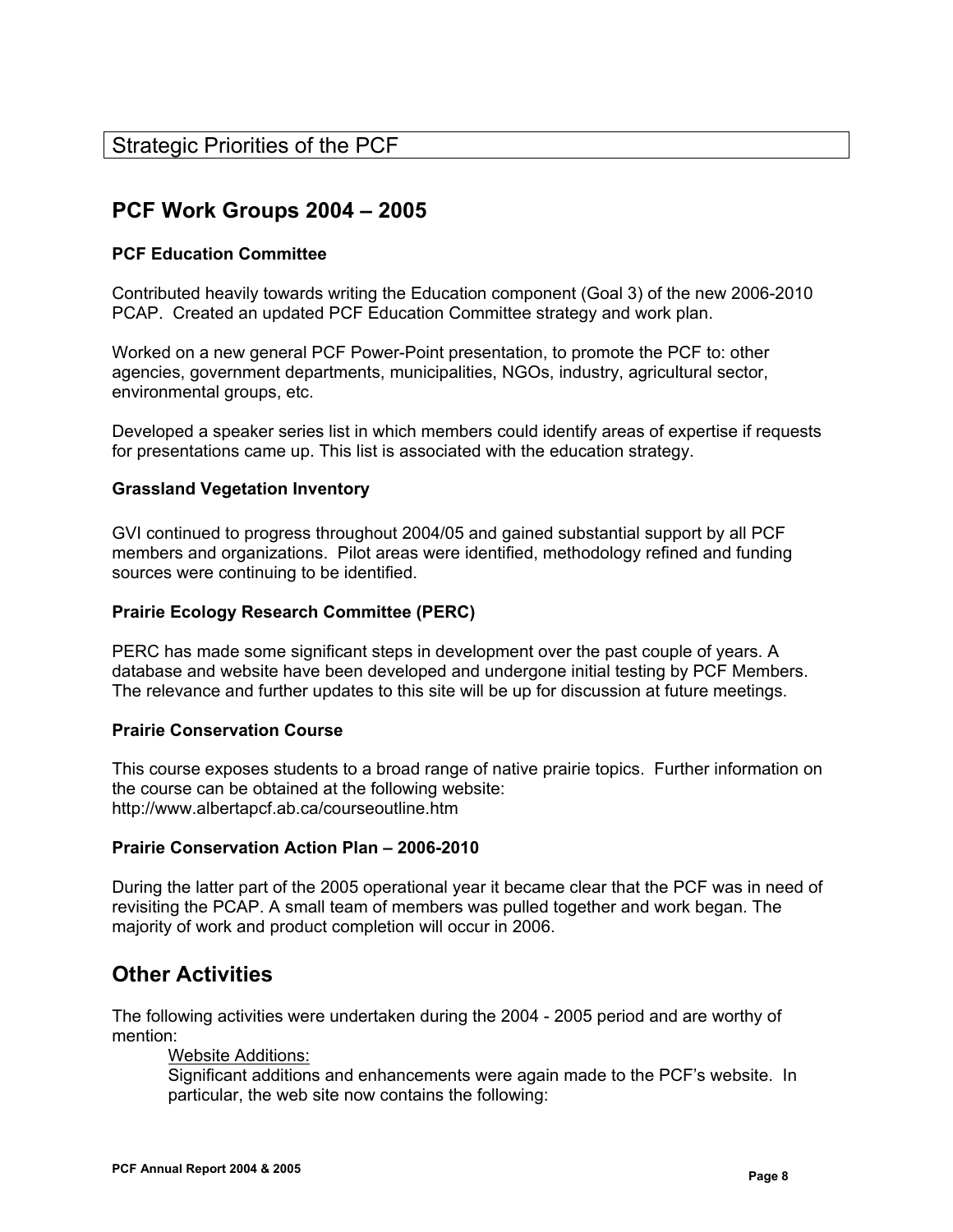- Results of the 'Get a Grass' initiative,
- A page that focuses on 'Links Between Grasslands and Carbon Storage',
- Information on the *Prairie Conservation* course, and
- Further development of the internal 'Members Only' site.

#### Fifth Occasional Paper

As a result of the completion of the *Confronting Water Scarcity* Conference held in Lethbridge in July 2004, and a partnership paper on the State of Southern Alberta's Water Resources, the Prairie Conservation Forum took the lead on developing a more detailed examination of watersheds in southern Alberta. Occasional Paper Number 5 – *Southern Alberta's Watersheds: An Overview* – was released in August 2005. Kim Lalonde, Bill Corbett and Cheryl Bradley prepared the written material to broaden the scope of the original partnership paper to include ecosystem and watershed management. This paper has also been posted on the PCF website.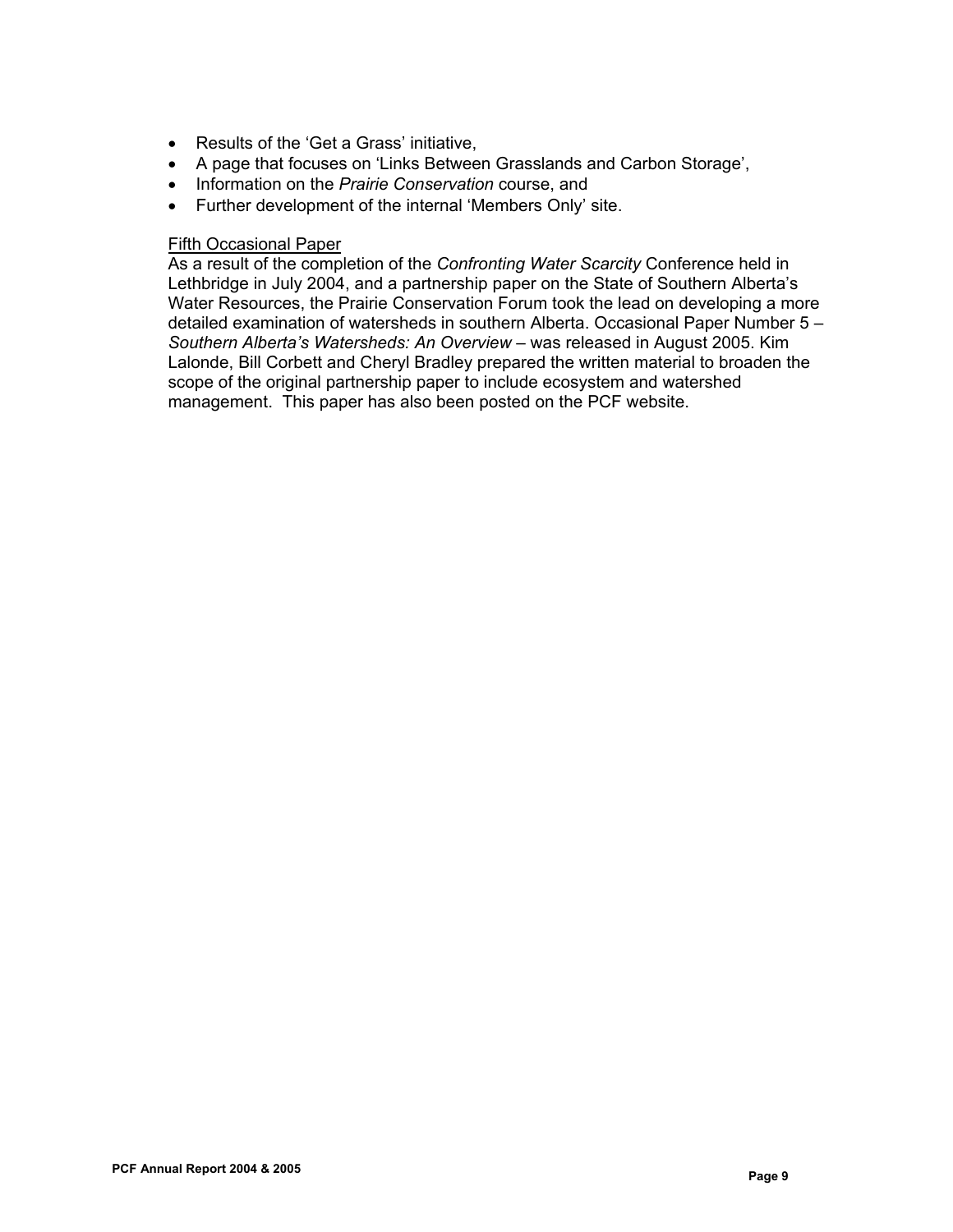# **Appendix 1** PCF Member Organizations

The membership of the Prairie Conservation Forum grew during the last two-year period. Membership remains open to any organization that is willing to align itself with the Alberta PCAP and the PCF's Terms of Reference. The following organizations were represented on the PCF at the end of 2003.

Alberta Beef Producers Alberta Conservation Association Alberta Conservation Tillage Society Alberta Fish and Game Association Alberta Native Plant Council Alberta Wilderness Association Canadian Parks and Wilderness Society City to Calgary Cross Conservation Area Dryland Salinity Control Association Ducks Unlimited Canada Eastern Irrigation District EnCana Corporation Federation of Alberta Naturalists Grasslands Naturalists Lethbridge Naturalist Society Medicine Hat College M. D. of Ranchland No. 66 Nature Conservancy of Canada Operation Grassland Community Palliser Regional Municipal Services PanCanadian Petroleum Limited Parkland Community Services Pekisko Group Sandy Cross Conservation Foundation Shell Canada Limited Society of Range Management Southern Alberta Applied Research Association Southern Alberta Land Trust Society Special Areas Advisory Council Special Areas Board University of Alberta University of Calgary University of Lethbridge Western Sky Land Trust Wildlife Society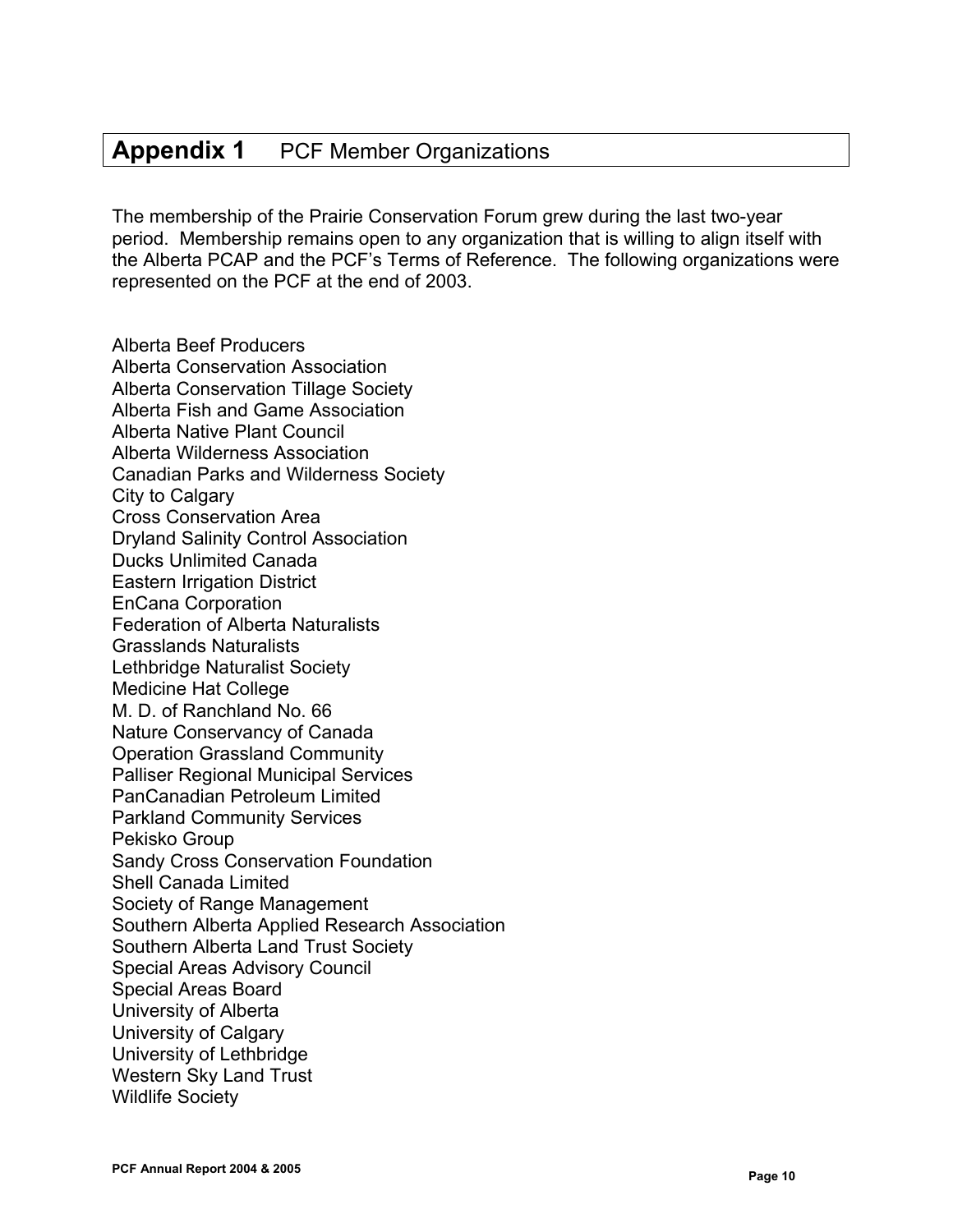#### *Government of Alberta*

Alberta Agriculture, Food and Rural Development Alberta Community Development (Provincial Museum of Alberta) Alberta Community Development (Parks and Protected Areas) Alberta Community Development (Alberta Sport, Recreation, Parks and Wildlife Foundation) Alberta Economic Development Alberta Energy Alberta Environment Alberta Municipal Affairs Alberta Sustainable Resource Development Alberta Transportation Energy and Utilities Board Natural Resources Conservation Board

#### *Government of Canada*

Agriculture and Agri-Food Canada (PFRA) Canadian Wildlife Service Department of National Defence, Canadian Forces Base- Suffield Environment Canada, Canadian Wildlife Service Parks Canada (Waterton Lakes National Park) National Energy Board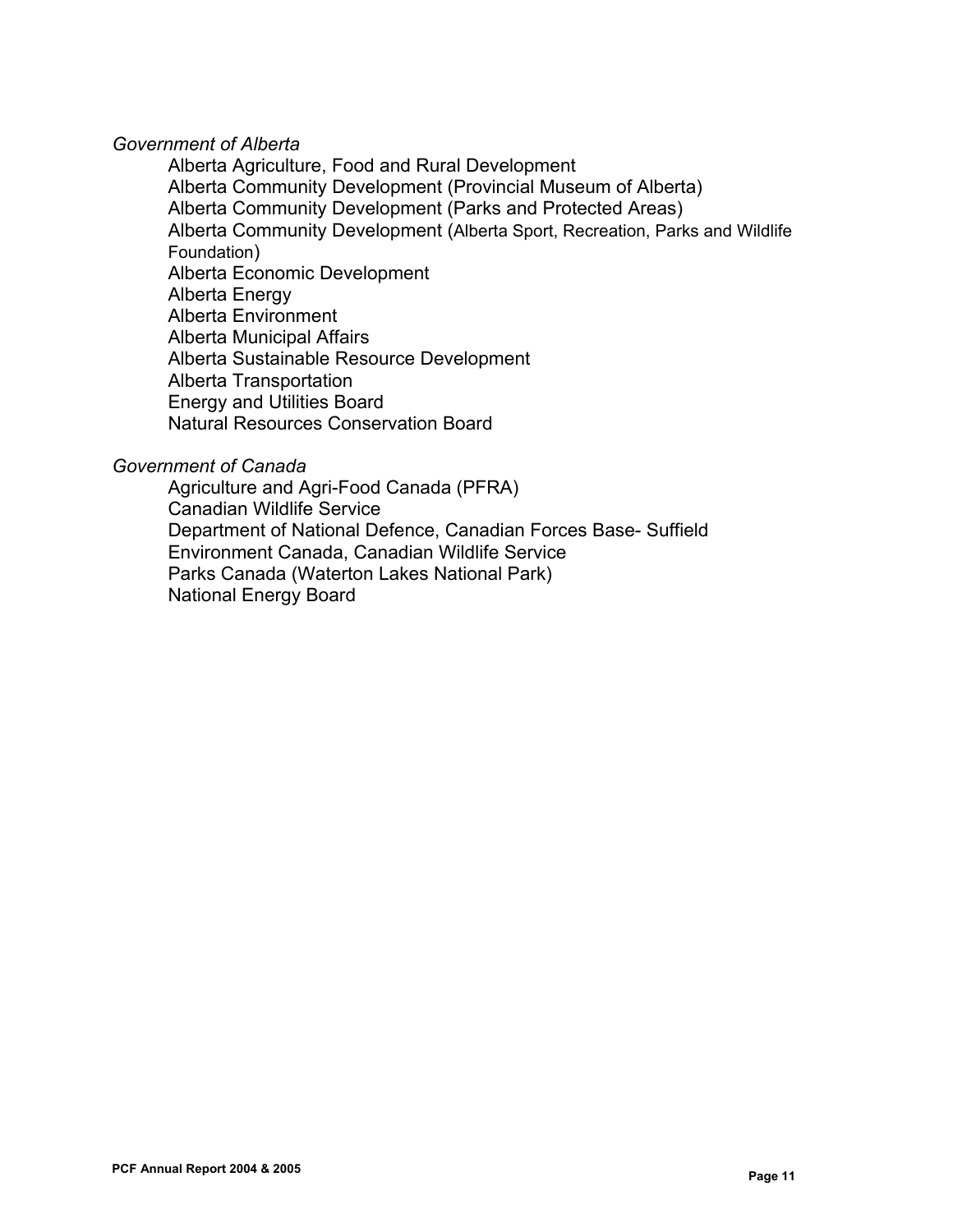# **Appendix 2** Terms of Reference *(Prairie Conservation Forum)*

*Revised 12 January 2001* 

#### **AUTHORITY**

Initiated in 1989 by the Government of Alberta as the Prairie Conservation Coordinating Committee. At the discretion of individual member organizations, the committee was reconfirmed and renamed in 1995 as the Prairie Conservation Forum (PCF). The Prairie Conservation Forum is consultative and advisory to member organizations. It does not have legislative, management or program authority or responsibilities. The acceptance of Prairie Conservation Forum recommendations will remain at the discretion of individual member organizations.

#### **DURATION**

The Prairie Conservation Forum is tied to the Alberta Prairie Conservation Action Plan (PCAP), 2001-2005. The committee will exist until 31 December 2005. This tenure may be extended at the discretion of the Prairie Conservation Forum.

#### **PURPOSE**

The purpose or role of the Prairie Conservation Forum is to encourage effective implementation of the Alberta PCAP and provide an ongoing profile for prairie and parkland conservation initiatives. This role has and will continue to focus on three key elements:

#### Networking and Information Exchange

- Serve as a forum for **information exchange and cooperation** between key organizations with interests in or jurisdiction over prairie conservation initiatives;
- Allow **key contacts** to get together periodically to review the plans, projects and programs of member organizations, to assess progress and to integrate program efforts; and
- Where appropriate, **coordinate actions** to manage potential conflicts, avoid duplication and ensure effectiveness amongst the projects of member organizations.

#### Steering Prairie Conservation Action Plan Implementation

• Constitute a **cooperative partnership** between different levels of government and non-government organizations in sharing major responsibility for implementing the Alberta PCAP, and also allowing both groups to **share their experiences** and **strengthen mutual goals and objectives;**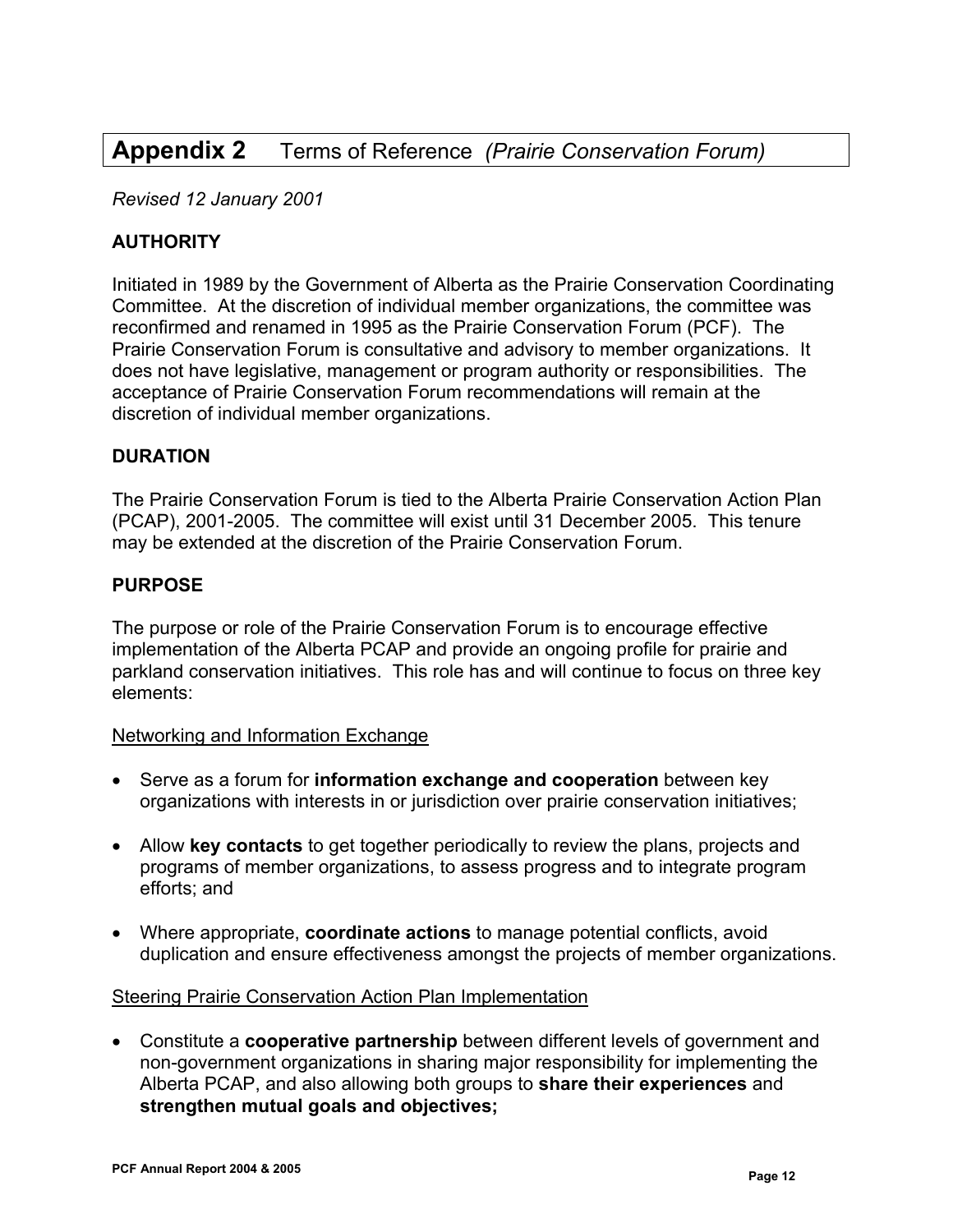- Assess and make **recommendations on overall priorities** for implementation of the Alberta PCAP to those member organizations that are involved in implementation actions. Provide advice to those same members on program or project design and implementation;
- Encourage members to tailor their own programs, policies or initiatives to meet the goals of the Alberta PCAP;
- **Review progress** in implementing the Alberta PCAP;
- **Identify gaps and recommend measures** to rectify such areas as inventory deficiencies or new program requirements; and
- **Encourage coordination and compatibility** amongst major conservation-related initiatives such as the Prairie Conservation Action Plans, the North American Waterfowl Management Plan, habitat conservation, wetland conservation, cover programs, protected areas programs, and biodiversity initiatives.

#### Public Awareness and Education

- Adopt **media communication strategies** as appropriate to ensure that significant initiatives and accomplishments are widely communicated publicly; and
- Develop **educational resources** to enhance awareness of the value and importance of biological diversity and Alberta's native prairie and parkland*.*

#### **MEMBERSHIP**

There is an "open door" policy on membership in the Prairie Conservation Forum. Organizations or agencies who wish to participate in the work of the committee may join the Prairie Conservation Forum on request. Meetings will be open to the public.

#### **PRAIRIE CONSERVATION FORUM OPERATIONS**

- Chair elected annually from amongst the membership. There is no limit to the number of times PCF members can be elected to serve as chair, provided no more than two consecutive terms are served at one time.
- Secretary provided by the Government of Alberta (Department of Environment).
- Steering Committee consists of representatives from a cross section of the membership (elected annually), chair, past chair and secretary.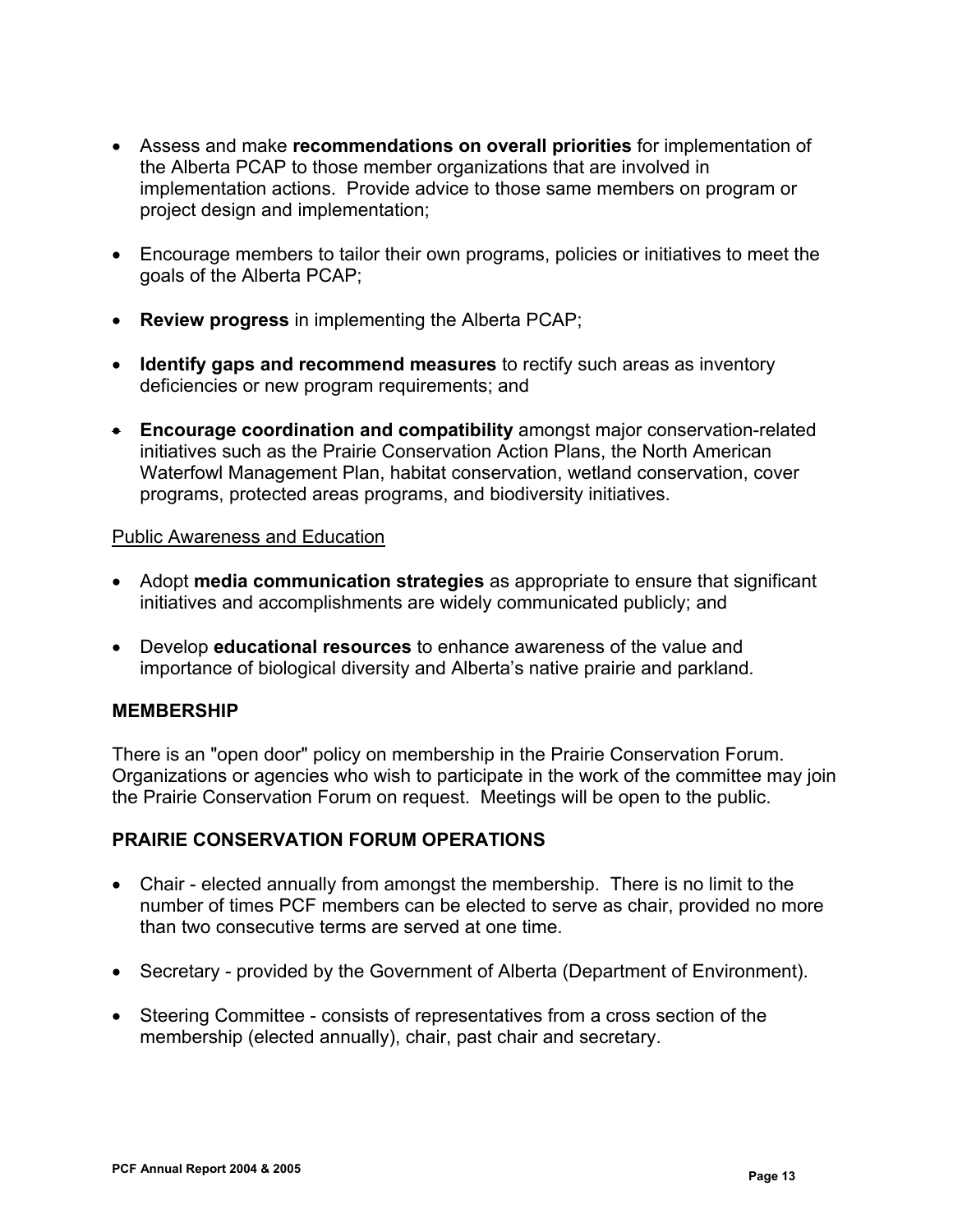• Working Groups - established to address specific tasks or issues by the Prairie Conservation Forum. Working groups will be disbanded once their task has been completed.

#### **LOCAL COMMITTEES**

The Prairie Conservation Forum will facilitate and encourage the development of local or regional committees. However, the Prairie Conservation Forum prefers a loose arrangement without an organizational hierarchy or sanctioned functions.

#### **PRAIRIE CONSERVATION FORUM OPERATIONAL PROCEDURES**

#### Meetings

- The Prairie Conservation Forum will conduct three general meetings per year. Meetings will be held in the winter (January), spring (April/May) and fall (September). The chair will be responsible for chairing these meetings;
- Additional Prairie Conservation Forum meetings may be called at the discretion of the steering committee when circumstances warrant;
- Notification of the date(s), location and anticipated agenda items will be mailed to all members at least 30 days in advance of the meeting; and
- The steering committee will meet three times per year to quide the Prairie Conservation Forum in implementing the Alberta PCAP and related initiatives and to prepare an agenda for Forum meetings. Steering committee meetings will be called by the chair with as much notice as possible between Forum meetings.

#### **Decisions**

- The preferred method of decision making is by consensus. However, if that approach is not feasible, decisions of the Prairie Conservation Forum will be recorded through a vote of the attending membership. A motion will be adopted and implemented if it receives an affirmative vote by two-thirds of the members present at a meeting. All members will have an opportunity for input through discussion at a Prairie Conservation Forum meeting;
- In the event that a decision is required between meetings, membership votes will be obtained through the appropriate referral mechanism (e.g., mail, fax, E-mail, phone);
- Minority opinions will be recorded if the member(s) holding those views so request; and
- All members will receive advance notification and background information concerning upcoming decisions, at least **30 days in advance.**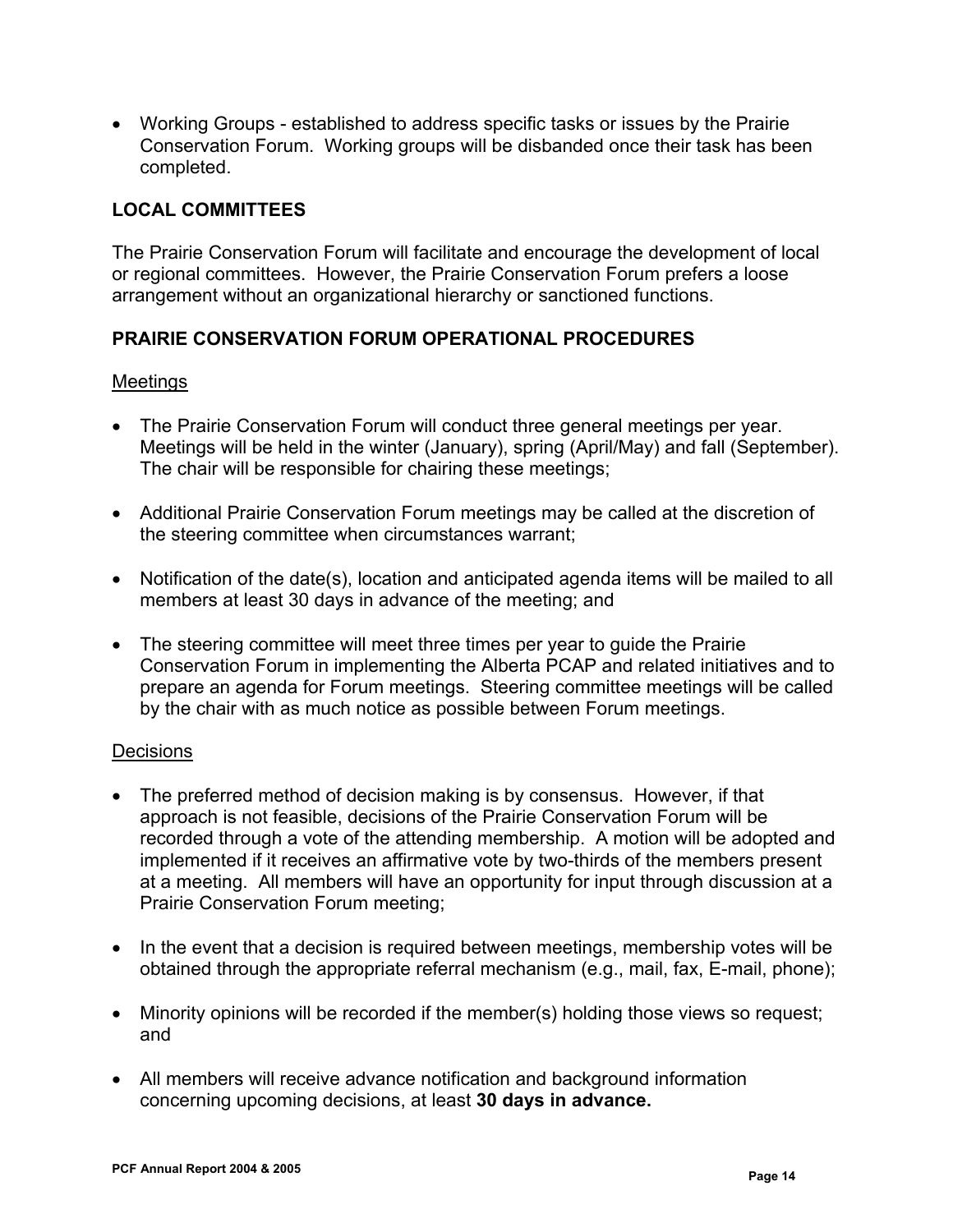#### Documentation and Correspondence

- The Secretary will be responsible for developing the agendas for the general meetings in close consultation with the chair and steering committee;
- All minutes of meetings and correspondence from the Prairie Conservation Forum will be prepared, distributed and retained by the Secretary;
- Correspondence of the Prairie Conservation Forum will be factual and non-advocacy in tone. Correspondence reflecting the Forum's views will be signed by the chair. Forum correspondence neither binds nor necessarily reflects the views of any given member organization.
- Signature sheets will only be used to convey personal support.

#### Prairie Conservation Issues

- When issues are brought to the Forum for comment or deliberation or when the Forum is asked to provide support for initiatives (research, program proposals, causes etc) the Forum will be guided in its deliberations by these Terms of Reference and the Alberta Prairie Conservation Action Plan.
- The Prairie Conservation Forum will register views as a committee on issues which, following discussion, the majority of members feel meet the following criteria:
	- □ The issue relates directly to the Alberta PCAP and is significant (i.e., is provincial in scope or is otherwise of a sufficient magnitude to be considered as a significant prairie conservation issue);
	- □ Prairie Conservation Forum representation would be useful or will likely make a difference to the final outcome (resolution) of the issue.

#### Prairie Conservation Forum Report

• A report summarizing the activities, projects, decisions and financial transactions of the Forum will be prepared every two calendar years, by March 31 of the following year.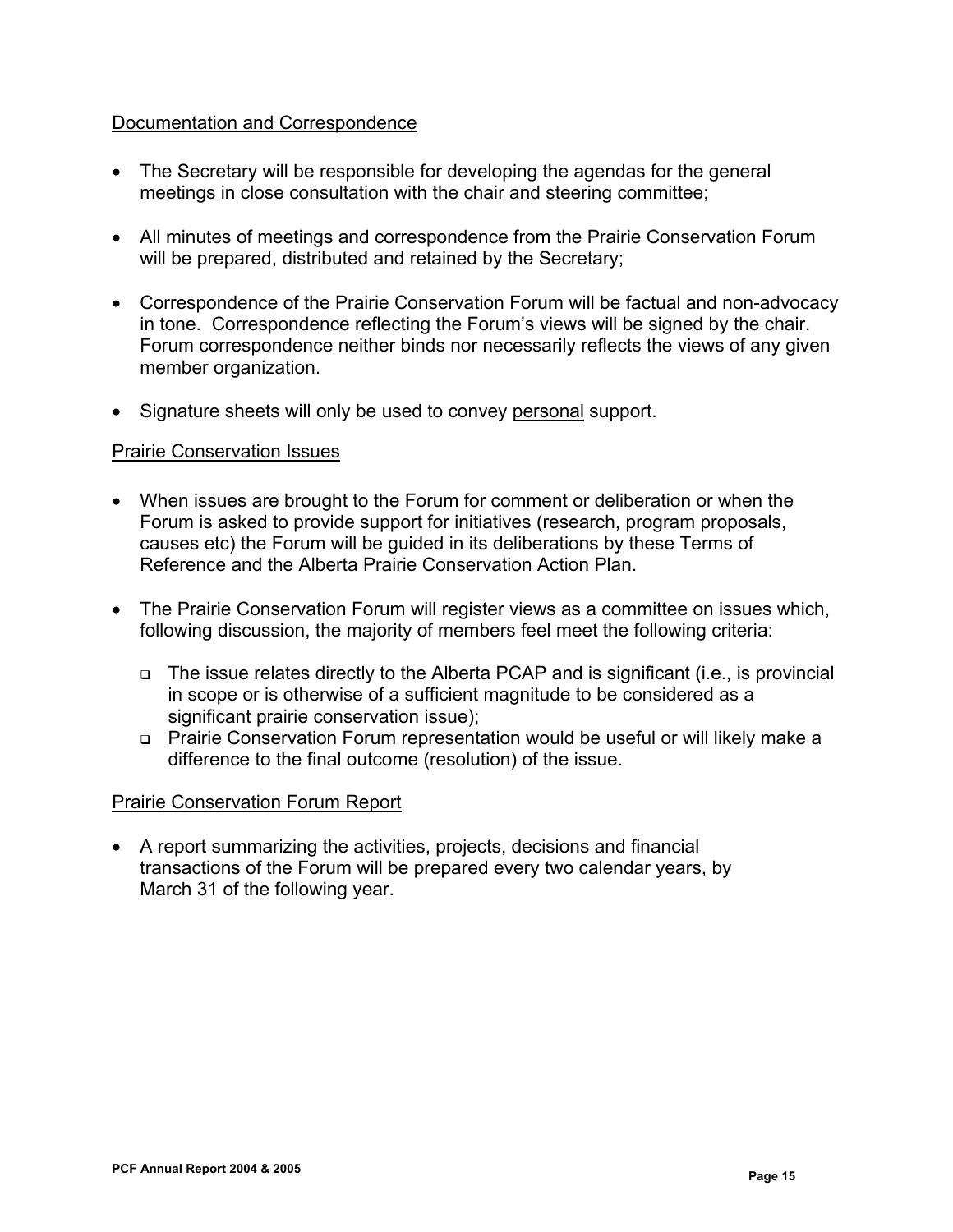**Appendix 3** Vision, Goals, and Objectives *(Alberta PCAP: 2001- 2005)*

### **VISION**

The biological diversity of native prairie and parkland ecosystems in Alberta is being conserved for the benefit of current and future generations.

#### **STRATEGIC PRIORITIES**

- 1. Document and quantify changes taking place over time.
- 2. Achieve a better understanding of the implications of change over time.
- 3. Promote a better understanding of the implications of impacts on landscape integrity amongst decision-makers and the public.

#### **GOAL 1**

Advance the identification, understanding, and use of information about Alberta's prairie and parkland ecosystems.

#### **Objectives**

- 1.1 Complete the identification of native vegetation in the aspen parkland and conduct studies of prairie landscape change.
- 1.2 Improve the accessibility and use of available information.
- 1.3 Promote research relevant to prairie conservation and encourage the integration of research and inventory efforts.
- 1.4 Ensure that research and inventory results are applied to ecosystem management in the prairies.

#### **GOAL 2**

Encourage government policies, programs and regulations that favour the conservation of Alberta's native prairie and parkland landscapes while preserving their cultural and economic values.

#### **Objectives**

2.1 Support those policies for Crown lands that promote the retention of Alberta's native prairie rangelands.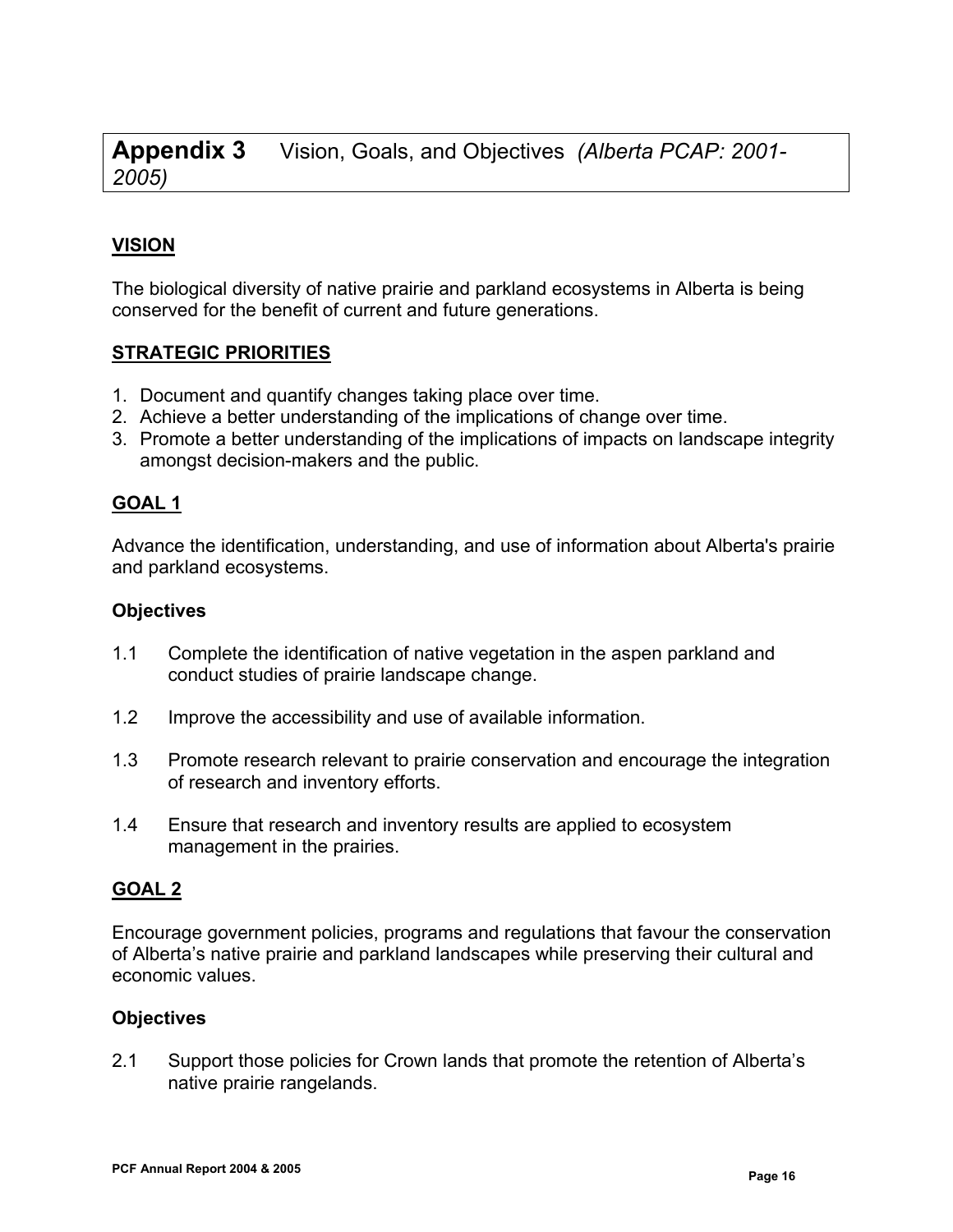2.2 Promote those laws, regulations, policies, and programs that encourage the conservation of Alberta's native prairie ecosystems under all other types of ownership.

#### **GOAL 3**

Adopt land use management practices and protective strategies that sustain diverse ecosystems across the whole prairie and parkland landscape.

#### **Objectives**

- 3.1 Adopt and encourage ecosystem management practices to sustain and conserve all prairie landscapes.
- 3.2 Determine the biotic and abiotic requirements of native prairie species and communities and the management practices needed to sustain them.
- 3.3 Provide specific protection for significant, representative, and sensitive ecosystems.
- 3.4 Actively pursue the reclamation of degraded or disturbed prairie ecosystems.

#### **GOAL 4**

Increase awareness of the values and importance of Alberta's native prairie and parkland ecosystems.

#### **Objectives**

- 4.1 Promote an understanding and appreciation of our native prairie ecosystems amongst the public.
- 4.2 Continue to promote an understanding and appreciation of native prairie ecosystems amongst users of prairie landscapes. Provide information and resources to assist landowners, lessees, and a growing number of rural-fringe homeowners in conserving native prairie habitats.
- 4.3 Promote an understanding and appreciation of our native prairie ecosystems amongst decision-makers at the municipal level.
- 4.4 Encourage the incorporation of prairie ecosystem studies in formal educational curricula at all levels.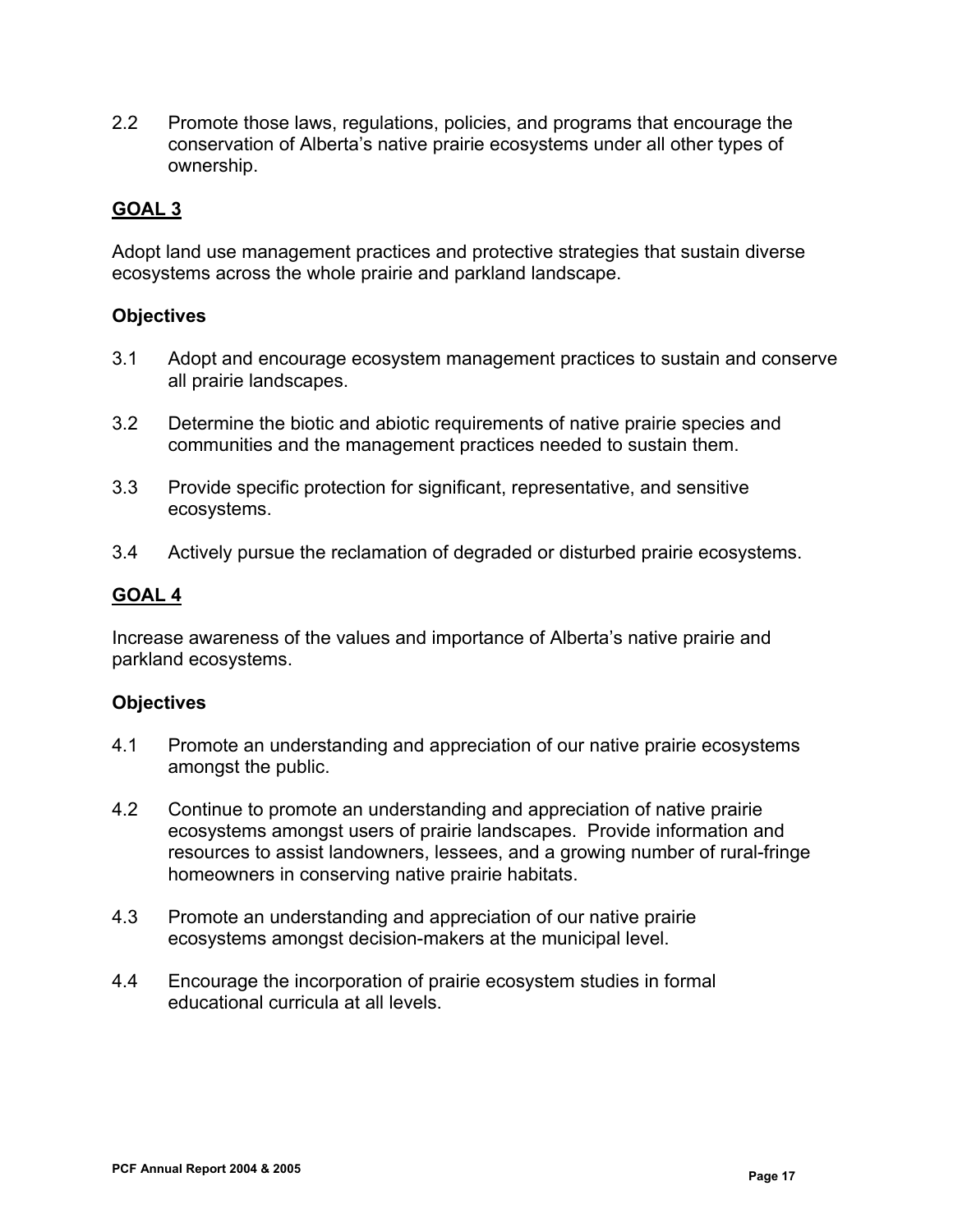# **Appendix 4** Financial Report for 2004 and 2005

# **Financial Report as of December 31, 2005**

| Opening Balance, January 7, 2004                      | \$8566.39  |
|-------------------------------------------------------|------------|
| <b>REVENUES</b>                                       |            |
| Grant from Alberta Environment (April 2003)           | \$5,000.00 |
| Meal payment from Special Areas Board (November 2004) | \$100.00   |
| Interest                                              | \$0.93     |
| <b>Total Revenues</b>                                 | \$5,100.93 |
| <b>EXPENDITURES</b>                                   |            |

#### **2004**

| Net (revenue/expenses \$13,667.32 - \$9,323.40)            | \$4,343.92 |
|------------------------------------------------------------|------------|
| <b>Total Expenditures</b>                                  | \$9,323.40 |
| DeJong Printing Limited - OP #5                            | \$3,475.00 |
| Louella Cronkhite - coffee/meeting supplies                | \$63.85    |
| Heritage Inn - PCF Tour/meals/room rental                  | \$1,145.65 |
| University of Lethbridge Conference Services (OP#5)        | \$500.00   |
| Cheryl Dash - purchase of books, cards, gifts for speakers | \$125.66   |
| <b>Nanton Community Bus Society</b>                        | \$600.00   |
| Sandpiper - illustration for OP #5                         | \$214.00   |
| Lethbridge Laser - rough fescue seed packets.              | \$321.00   |
| Town of Okotoks - hall rental Jan PCF meeting              | \$256.80   |
| 2005                                                       |            |
| Nanton Community Centre - hall rental for Sept PCF meeting | \$100.00   |
| Marie Hummel - meal for Sept PCF meeting                   | \$448.50   |
| Sun Fun Charters - bus rental for Sept PCF meeting         | \$600.00   |
| Foothills Community Club - Hall rental Sept PCF meeting    | \$150.00   |
| Cheque Purchases                                           | \$48.43    |
| Pump Room Café - June PCF meeting lunches and coffee       | \$434.61   |
| Pegasus Charter Tours - bus rental June PCF meeting        | \$452.08   |
| Sir Alexander Galt Museum Book Store - speaker gifts       | \$199.50   |
| Town of Okotoks - PCF meeting hall rental                  | \$188.32   |

# **Closing Balance, December 31, 2005 \$ 4,343.92**